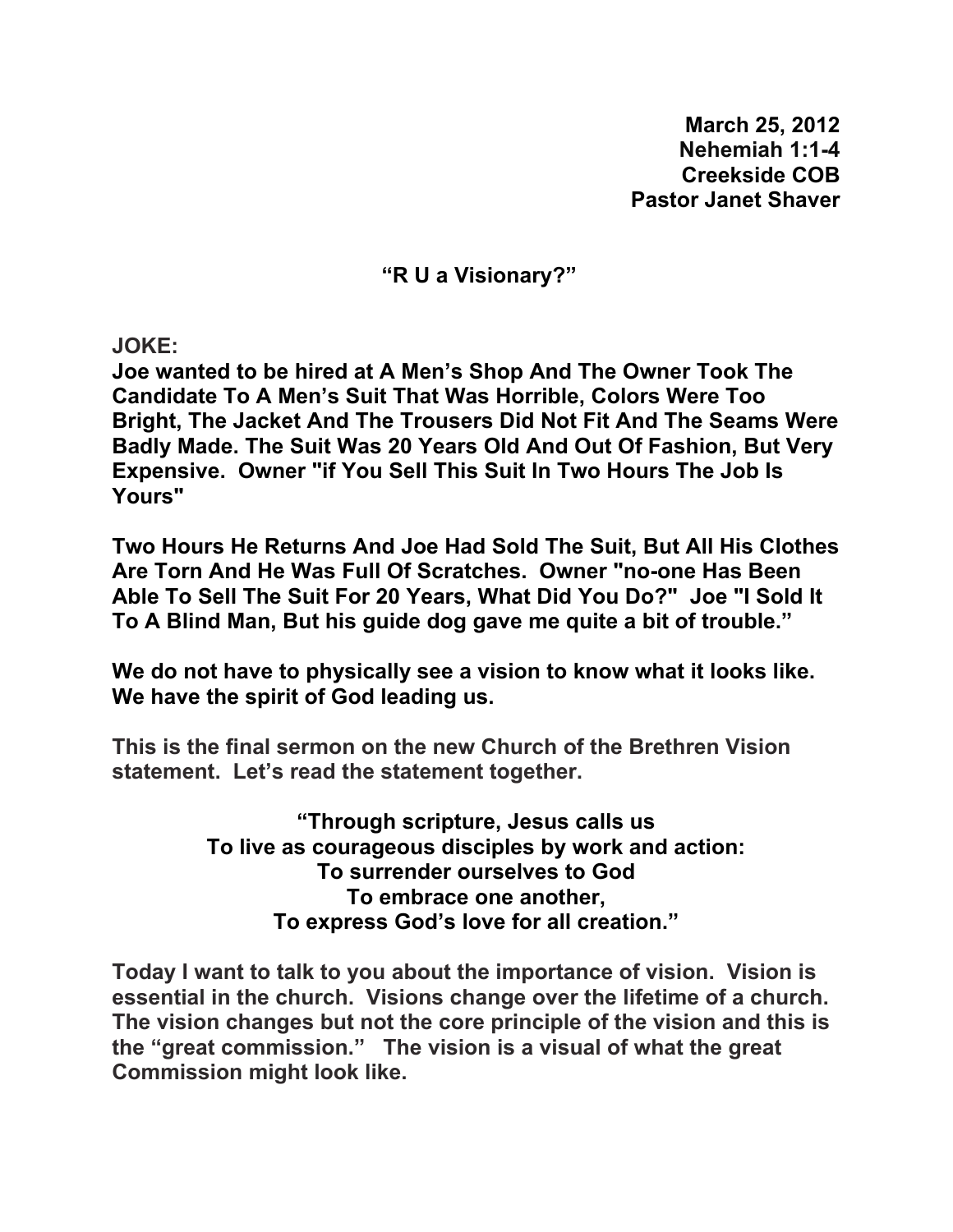## **LONG GONE ILLUSTRATION**

**For instance long gone are the days of Billy Graham and Billy Sunday, two great evangelists who brought thousands of people into realization of Christ.** 

**Long gone are our churches packed to the brim on Sunday morning. Long gone are the same old ways that we remember.** 

**Our society is different and our vision of reaching them has to be different. No longer can we place a sign on the drive and hoping we will attract people to come. Society has so much keeping them from coming. They find their pleasure and fulfillment in fleeting things -- in vanities.** 

### **NEHEMIAH SUFFERING FROM THE LONG GONES**

**Upon hearing of the returning people into Jerusalem, he laments and grieves over their suffering -- his people who he loves with all his heart are broken people because of the demise of the Jerusalem wall.** 

**They may have the long gones, too. Gone are the days of fellowship and honor in God. Gone are the days where Israel was a great nation. So many memories and so many losses.** 

**As all of our members of the Church of the Brethren, we might all have a sense of grief over people who used to belong here and the great programs we used to have. We used to baptize people in droves and all families and children would come to church throughout the week and life revolved around church.** 

## **NEHEMIAH SETS A VISION**

**But Nehemiah comes along and he has a vision, a longing to restore Jerusalem. And he begins the process in prayer and in that he moves forward in his trust for God and he begins steps to fulfill the project. I am sure the Church of the Brethren saw a need for a new vision. And they assigned a group of people to accomplish the task. The COB is beginning to make the steps into fulfilling their project.** 

### **WE EVALUATE OUR VISION TO FIND A NEW WAY TO REACH THE CULTURE.**

**So we are here beginning to realize a new vision statement.**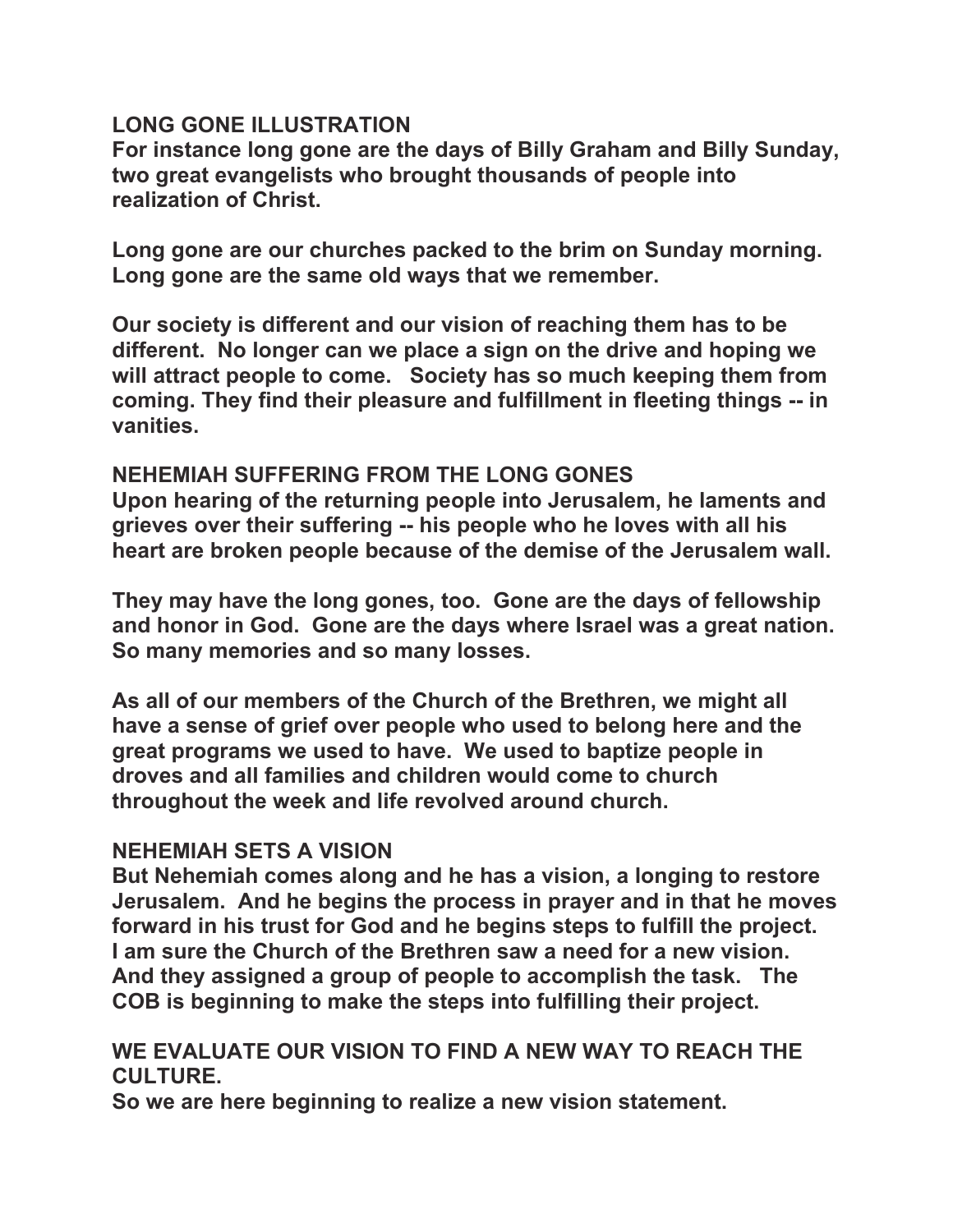**You know when I began to think about this sermon and what I wanted to say about our vision. I began to see it as a personal statement - statement that applied to our own discipleship - our own personal discipleship. How can I preach a church vision with a personal statement of discipleship?** 

**I think we can look at the way we live out the "Great Commission" in a personal way and begin to look at the way we reach the new culture. We reach them in a most personal way.** 

**REACH SOCIETY IN A MOST PERSONAL WAY** 

**We reach them in relationship. We meet them in a personal way. We meet them at the point of our own discipleship. In the way we act and live out our salvation.** 

**Do you remember a few years back there was a great saying among the churches?** 

**"Each one, reach one."** 

**This is a simple way to think about our vision and why it is important. When we think about our vision statement and we decide to reach one with the personal discipleship statement. Our long gone days would be back. When you think about Nehemiah? He decided to give everything up to God in prayer. He wept over his people and surrendered it to God in prayer.** 

**Anyone can have a vision for the church? We can all be visionaries? Well, we want something grander and bigger for God's kingdom in our church. Maybe for some of us we can't figure out how to get it started or what would need to be done to do it but we all have a vision. We don't always think about it or put it in words. But it is there.** 

**What is it about vision that generates a movement in the church?** 

**What is it that Nehemiah's vision did for the people of Israel?** 

*Gave Them a Sense of Purpose*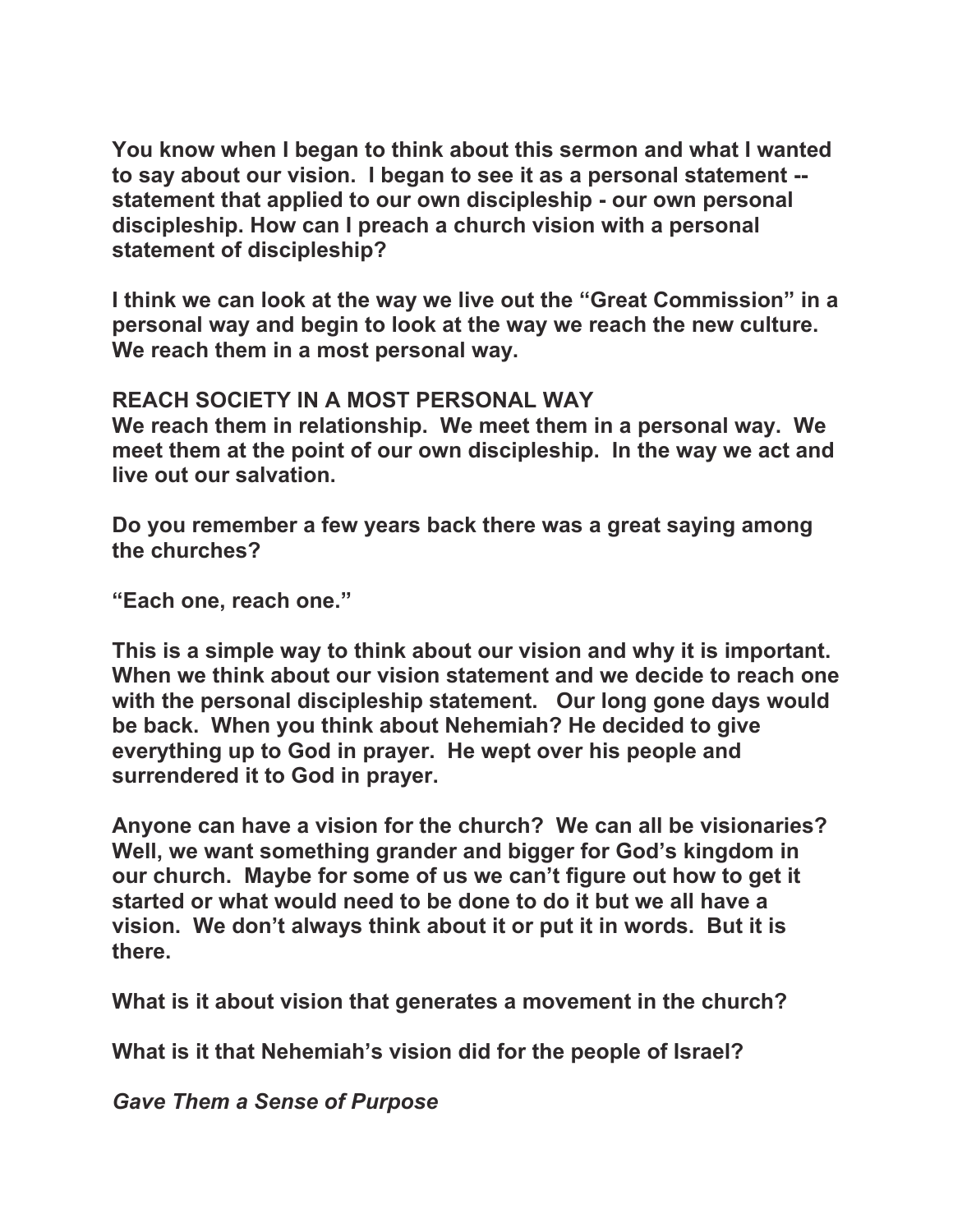**In the PEANUTS cartoon series Lucy is in business as a psychiatrist. "Advice 5 cents," says her sign. Charlie Brown is her client. "Lucy, I need help," he says woefully. "What can I do for a purpose in life?" Lucy responds, "Oh, don't worry, Charlie. It's like being on a big ocean liner making its way through the sea. Some folks put their deck chairs to face the bow of the ship, and others place their chairs to face the side of the ship or the back of the ship. Which way do you face, Charlie?" Charlie Brown concludes sadly, "I can't even unfold the deck chair."** 

**The church needs a purpose too. Without it we would be like the Jewish people in Nehemiah. They were in great trouble and shame. They could not live up to the people they were called to be.** 

**They like Charlie Brown like all of us need a sense of purpose.** 

**That is what having a vision does for us. It gives us a sense of value and worth. It helps us live into our calling as Christians.** 

**Each person that built the wall with Nehemiah knew what they were called to do and they did it with God in mind***.* **They all gained a sense of meaning in their lives. We begin to see how each one of us makes a difference in the vision. We are all part of a vital church.** 

**What would it look like if the church wanted to realize the Church of the Brethren vision?** 

**We might look for opportunities to aid and assist Christian or non-Christians who exemplify God's desire for reconciliation of the world.** 

#### **ILLUSTRATION:**

*Just 10 days after the attacks of Sept. 11, 2001, Rais Bhuiyan was working at a gas station in Dallas when he was shot in the face by a man named Mark Stroman.* 

*Stroman was on a shooting spree, targeting people who appeared to be Muslim or of Middle Eastern descent. Stroman is due to be executed July 20; Bhuiyan, the only survivor of the attacks, is fought to save his life.*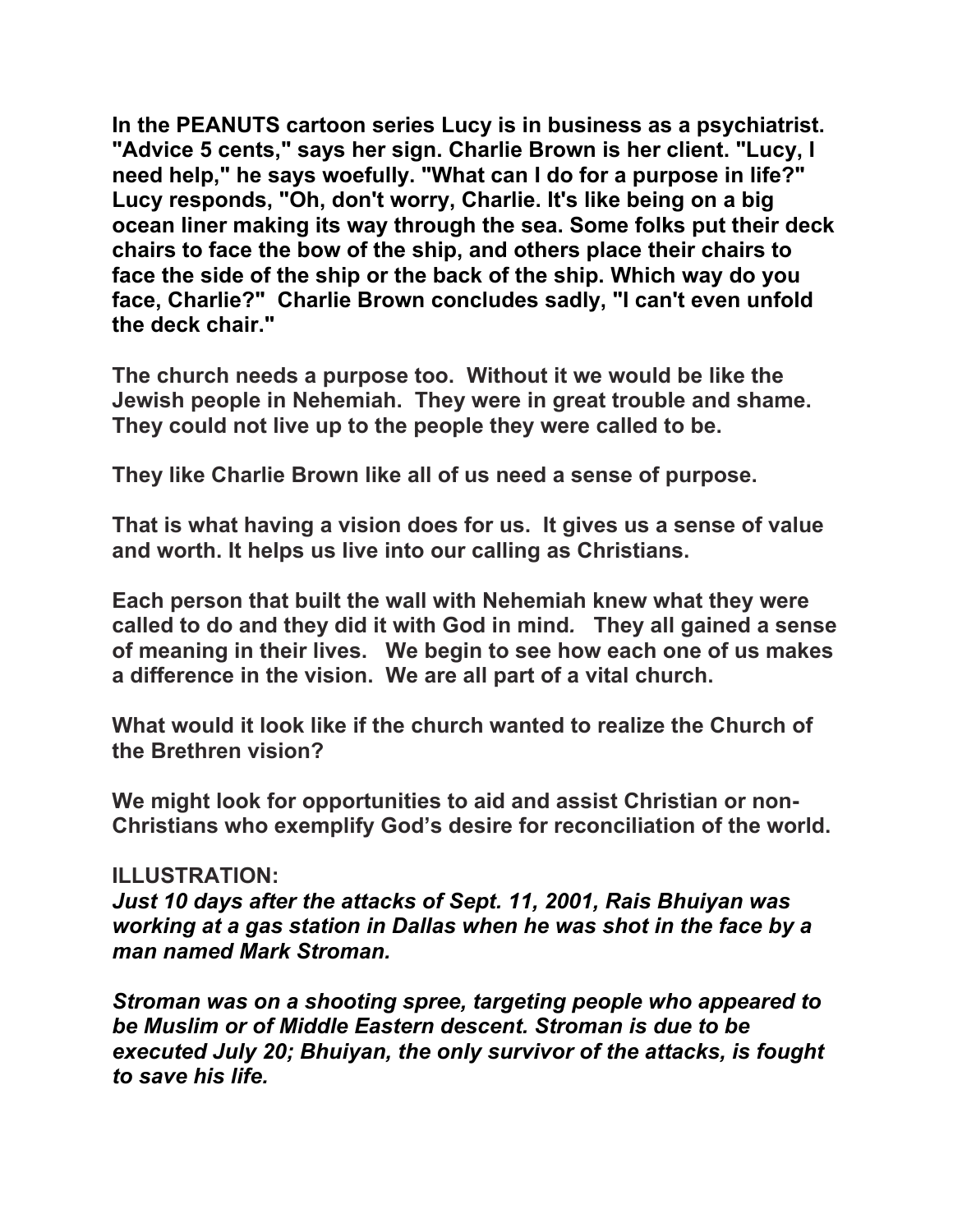*Among other things, Bhuiyan is worked directly with Stroman's attorney, who is appealed the sentence. Bhuiyan offers this to the reporter:* 

*In Islam it says that saving one human life is the same as saving the entire mankind. Since I forgave him, all those principles encouraged me to go even further, and stop his execution and save another human life.* 

**We are committed in a purpose one that helps us live out our salvation as courageous disciples.** 

**When we personally and as a body of Christ begin to realize our vision, we move in that direction to align ourselves with the actions of those who partake of our vision.** 

**We get a sense of purpose in all we do. And when we are all moving in the same direction with the same purpose, our vision gives us a sense of unity.** 

#### *Gave them A Sense of Unity*

**Nehemiah's Vision encouraged unity among the people. Each Jew had a part in the restoration. Each one used their gifts and character to be a part of a bigger picture.** 

**What is it that causes that unity?** 

**It is a common identity. They had a common identity in their own love of Jerusalem, the people and their vision of re-building the wall.** 

**Our vision is to be courageous in all we do -- surrendering ourselves to God for the greater good -- embracing all people -- caring for all God has created.** 

## **ILLUSTRATION FOR UNITY:**

*I remember a few years back when Will Smith was making the talk show circuit he spoke a lot about unity in the world. I have noticed that unity and disunity are such major themes in our society. In fact, his family philosophy was if you were not making a contribution to the family society you could not be a part of that*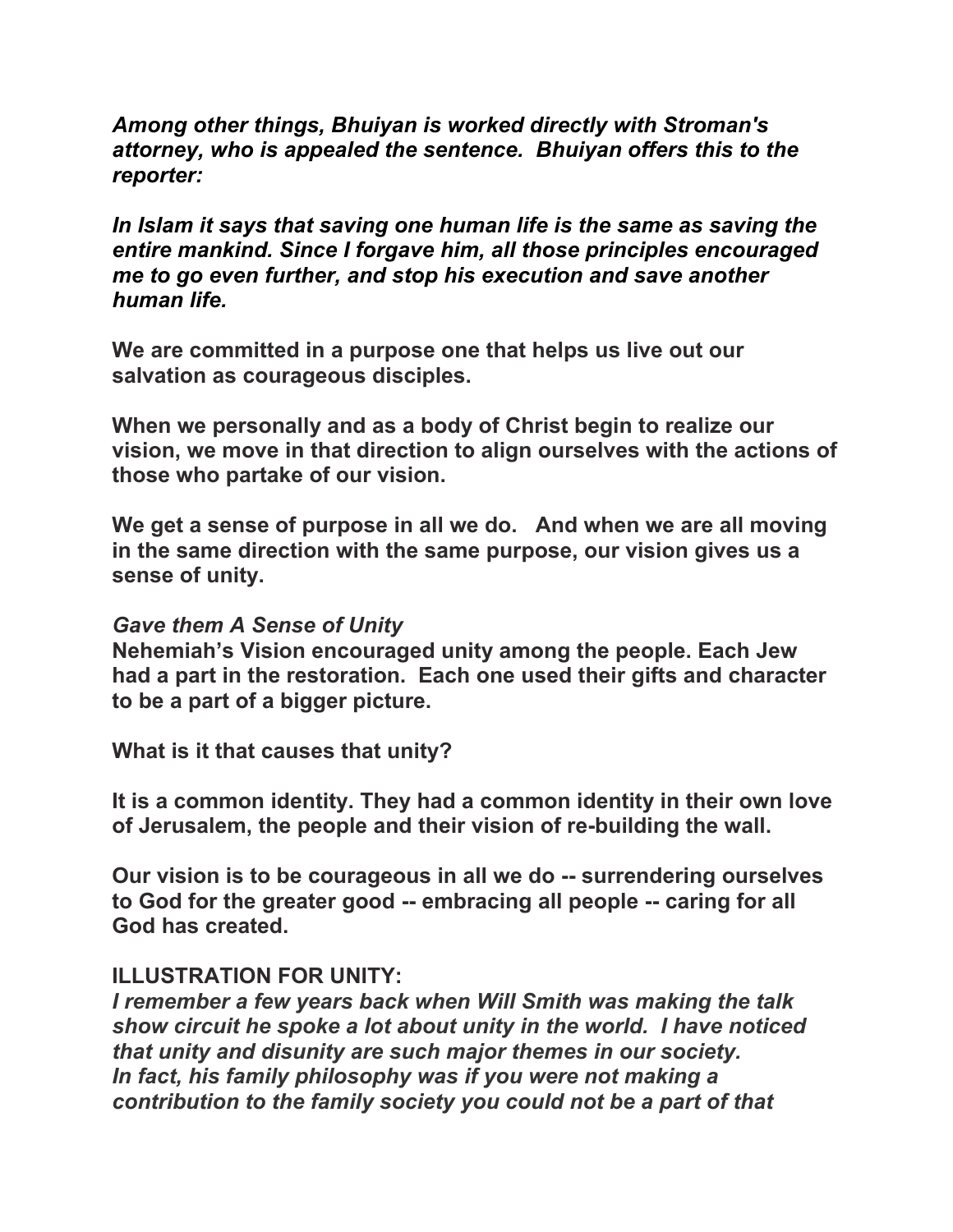*society. He said everyone should make a contribution to society and if you do not, you do not belong in mainstream society.*

**I believe that is much easier said from a seat of prosperity and wellness.** 

**That is certainly not embracing others who are different than we are. We find unity in placing a value on each person and helping them live into a life of worth.** 

**That is the way we embrace others. That is the way that the church will grow. Not with the stipulation that you either do or die.** 

**This really builds momentum and energy.** 

*Gave them Spiritual Energy* 

*JOKE:* 

**At a family gathering, a grandmother was coaxed into doing something she had never done before. After much friendly badgering, she climbed slowly up on an exercise bike. She took her time getting in just the right position. She waited a few moments. Then, nervously, she said, "All right, you can turn it on now."** 

**She didn't realize she needed a sense of momentum.** 

**That is what happens when we have a vision.** 

**When we are focused in the same direction and everyone has a purpose** 

**A vision is inspirational. A vision gives us hope.** 

**Not much was happening in Nehemiah's day. The people had no vision. Jerusalem lay in ruins, and no one was motivated to do anything about it (Nehemiah 1:3). Then along came Nehemiah with a vision from God to rebuild the gates and walls of the city.** 

**When our vision resonates with our values and mission, the Holy Spirit moves and gives us momentum.**